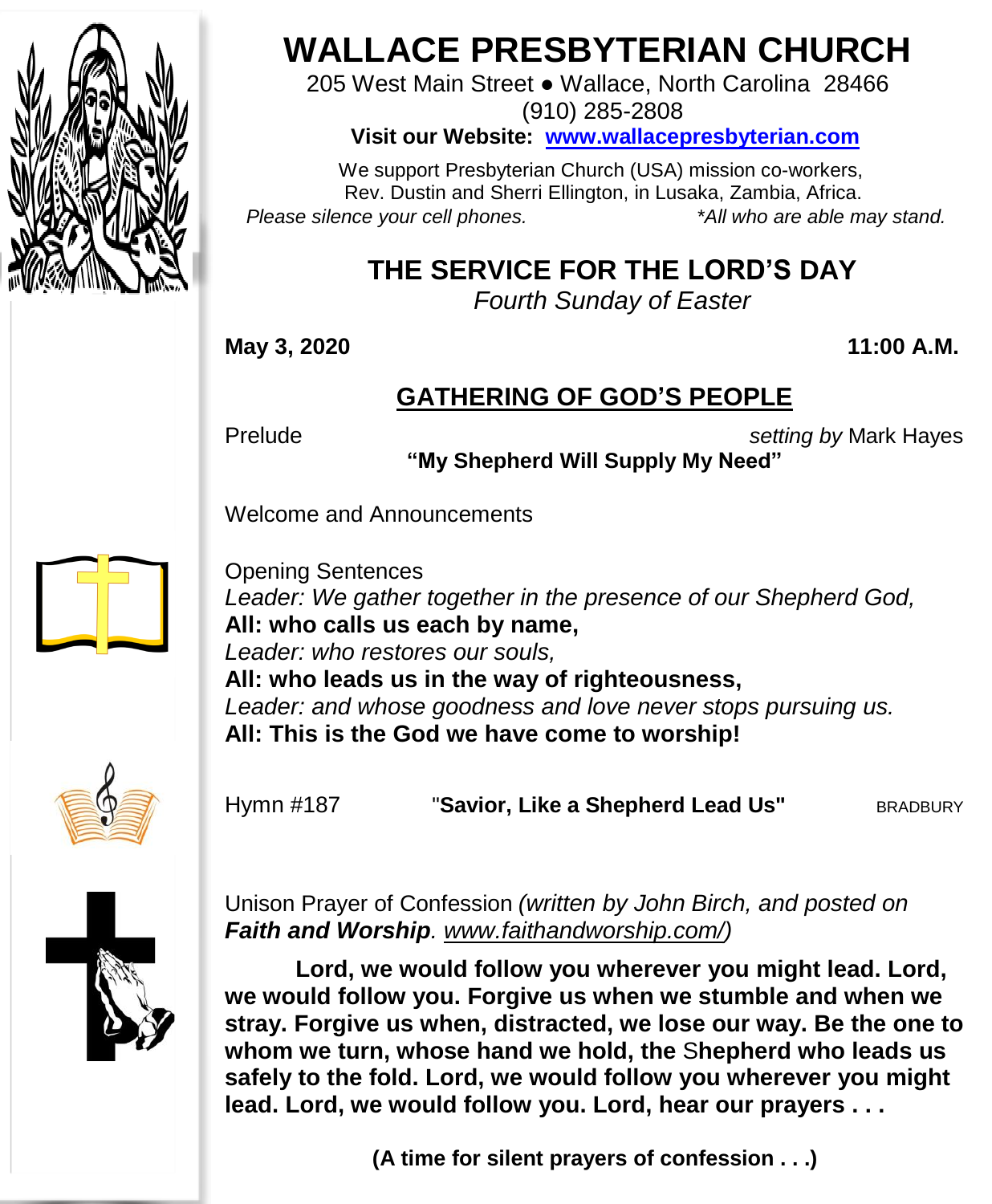

Responsive Assurance of Pardon

*Leader: Once you were lost sheep with no idea who you were or where you were going.*

**All: But no longer! Through Jesus Christ, things have been set right with God. He used his servant body to carry our sins to the cross so we could be rid of sin, free to live the right way.**

*Leader: His wounds became your healing. Now you are named and kept for good by the Shepherd of your souls.* **All: Thanks be to God!**

Gloria Patri **Glory Be to the Father Glory be to the Father, and to the Son, and to the Holy Ghost; as it was in the beginning, is now, and ever shall be, world without end. Amen, amen.**

#### **PROCLAIMING GOD'S WORD**

Children's Sermon



Special Music **"It is Well"** *setting by* Selah Dr. Joell Parker, solo

*When peace like a river attendeth my way When sorrows like sea billows roll Whatever my lot, Thou hast taught me to say It is well, it is well with my soul.*

> *Chorus It is well, It is well With my soul, with my soul It is well, It is well with my soul.*

*My sin, oh the bliss of this glorious thought My sin, not in part, but the whole Has been nailed to the cross So I bear it no more Praise The Lord, praise The Lord, oh my soul.*

*And Lord, haste the day when my faith shall be sight The clouds be rolled back as a scroll The trump shall resound and The Lord shall descend Even so, it is well with my soul.*



Unison Prayer for Illumination

**Good Shepherd, open our hearts as we open your book today. Help these ancient words to be made new in our lives. May the Good Shepherd be real for us today. We trust you. Speak our names and we will follow where you lead. Amen.**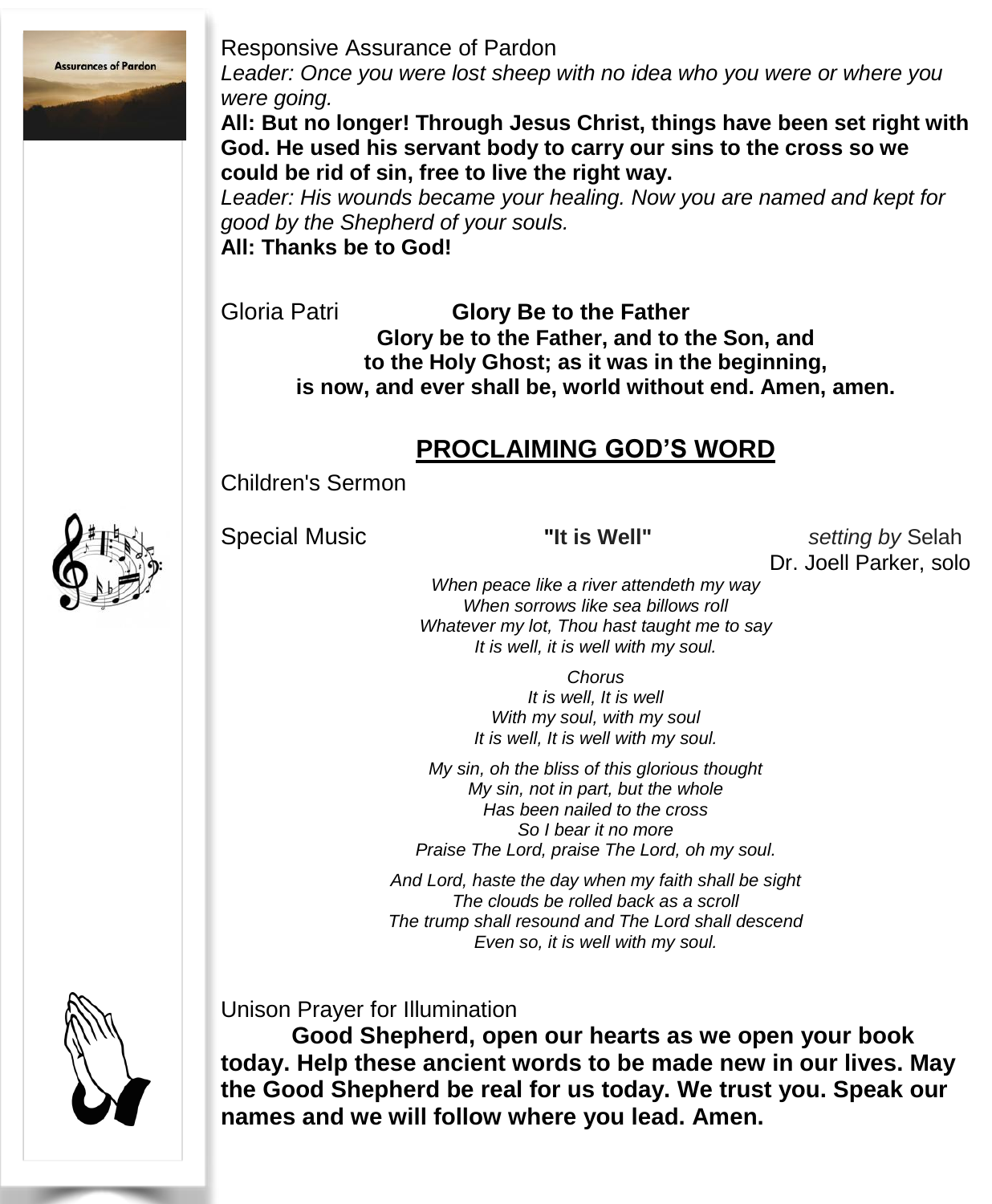| <b>Old Testament Lesson</b> | The Lord is my shepherd; I shall not want.<br>He maketh me to lie down in green pastures;<br>He leadeth me beside the still waters.<br>He restoreth my soul; He leadeth me in the paths<br>of righteousness for His name's sake.<br>Yea, though I walk through the valley of the shadow of death,<br>I will fear no evil; for thou art with me,<br>thy rod and thy staff they comfort me.<br>Thou preparest a table before me<br>in the presence of mine enemies;<br>Thou anointest my head with oil; My cup runneth over.<br>Surely goodness and mercy shall follow me<br>all the days of my life; and I will dwell<br>in the house of the Lord forever. | Psalm 23 (unison)     |
|-----------------------------|-----------------------------------------------------------------------------------------------------------------------------------------------------------------------------------------------------------------------------------------------------------------------------------------------------------------------------------------------------------------------------------------------------------------------------------------------------------------------------------------------------------------------------------------------------------------------------------------------------------------------------------------------------------|-----------------------|
| Hymn #803                   | "My Shepherd Will Supply My Need"<br>(Psalm 23)                                                                                                                                                                                                                                                                                                                                                                                                                                                                                                                                                                                                           | <b>RESIGNATION</b>    |
| Gospel Lesson               |                                                                                                                                                                                                                                                                                                                                                                                                                                                                                                                                                                                                                                                           | John 10:1-18          |
| Sermon                      | "Shepherd Gate"                                                                                                                                                                                                                                                                                                                                                                                                                                                                                                                                                                                                                                           | Dr. Philip K. Gladden |

A Time for Silent Reflection



Pastoral Prayer with the Lord's Prayer **Our Father who art in heaven, hallowed be Thy name. Thy kingdom come, Thy will be done, on earth as it is in heaven. Give us this day our daily bread; and forgive us our debts, as we forgive our debtors; and lead us not into temptation, but deliver us from evil. For Thine is the kingdom and the power and the glory, forever. Amen.**

## **GIVING THANKS TO GOD**

Presentation of Tithes and Offerings



Offertory **"Savior, Like a Shepherd Lead Us"** *setting by* Joel Raney

Doxology and Prayer of Dedication

*Praise God from whom all blessings flow; Praise Him all creatures here below; Praise Him above ye heavenly host; Praise Father, Son, and Holy Ghost. Amen.*